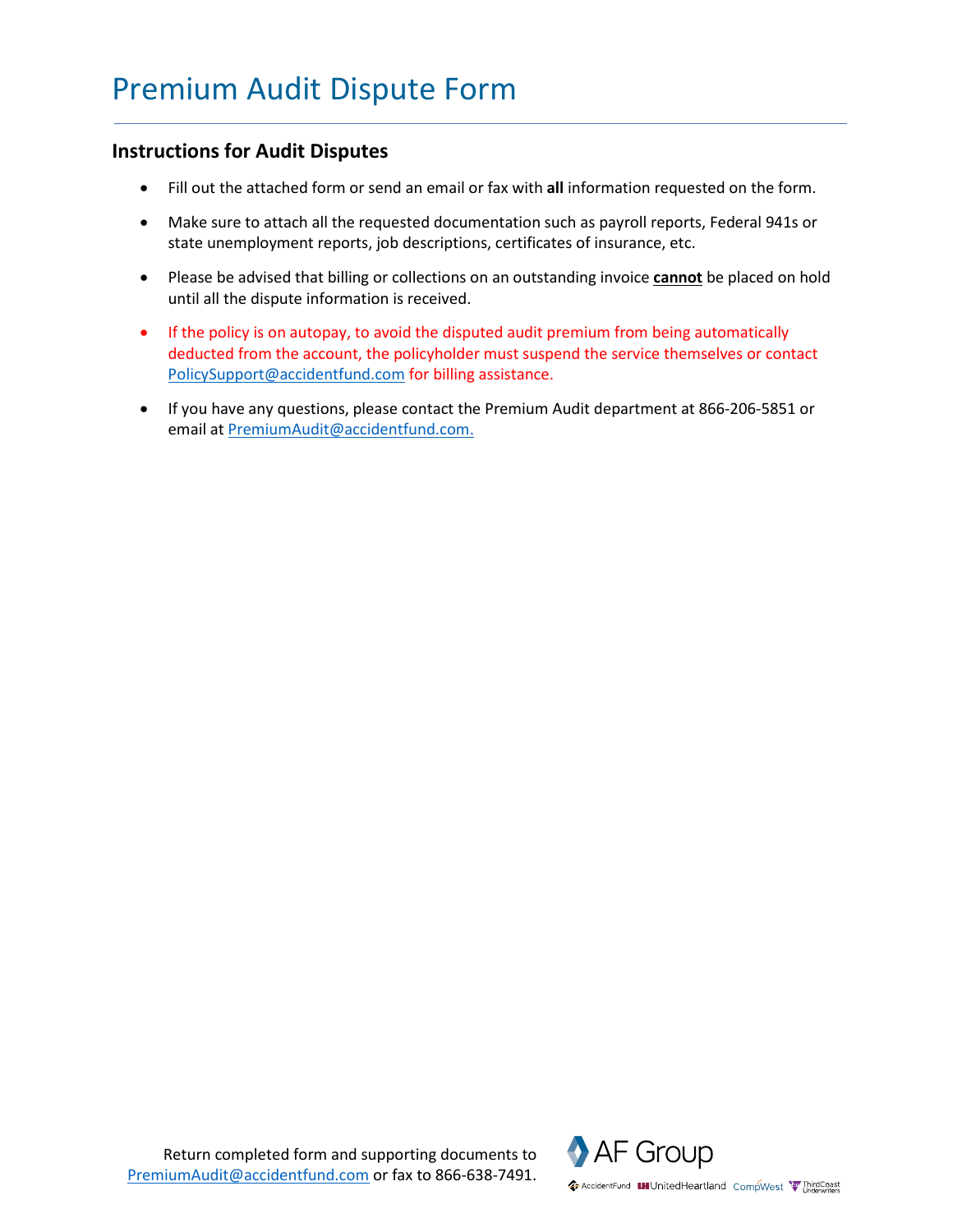## Premium Audit Dispute Form

| Insured Name:        |                |   |
|----------------------|----------------|---|
| Policy Number:       | Policy Period: | - |
| <b>Contact Name:</b> |                |   |
| Telephone:           | Email:         |   |

If your dispute has to do with a classification issue, please provide the names of the individualsin question and the reason they should be classified differently (this should include a detailed summary of their daily duties). **Please note: In addition to completing this form, you will need to provide applicable supporting documentation, such as payroll records, tax documents, ownership information, etc.**

Please check the topic that most closely describes the nature of your dispute:



Employee(s) misclassification Overtime, section 125, or other credit not given  $\Box$  Officer inclusion/exclusion Operations incorrectly classified  $\Box$  Subcontractors incorrectly classified Other, explain

| Incorrect payrolls                          |  |
|---------------------------------------------|--|
| Officer inclusion/exclusi                   |  |
| المتحدث والمتحال والمتحدث والمتحدث والمنادح |  |

Please use the below fields to help us resolve your dispute. (If additional space is needed, use a separate sheet of paper – be sure to include your policy number.)

| <b>Names or Operations</b> | <b>Payroll Amounts</b> | <b>Reason for Review</b> |
|----------------------------|------------------------|--------------------------|
|                            |                        |                          |
|                            |                        |                          |
|                            |                        |                          |
|                            |                        |                          |

Reclassification of payroll to **8810 Clerical Office; 8871 Clerical Telecommuter or 8742 Salesperson – Outside**: Requires the additional criteria to ensure employees are classified in accordance with statespecific Worker's Compensation Bureau criteria.

- 1. Please summarize job duties, including any supervisory or management responsibilities, as well as any customer service functions whether by phone and/or face-to-face customer interaction.
- 2. Are there any job duties that take the employee outside of the office, requiring them to travel on a regular basis? Yes  $\vert$  No  $\vert$   $\vert$  If yes, how many hours? Frequency (Number of days/week,/month):

Return completed form and supporting documents to [PremiumAudit@accidentfund.com](mailto:premiumaudit@accidentfund.com) or fax to 866-638-7491.